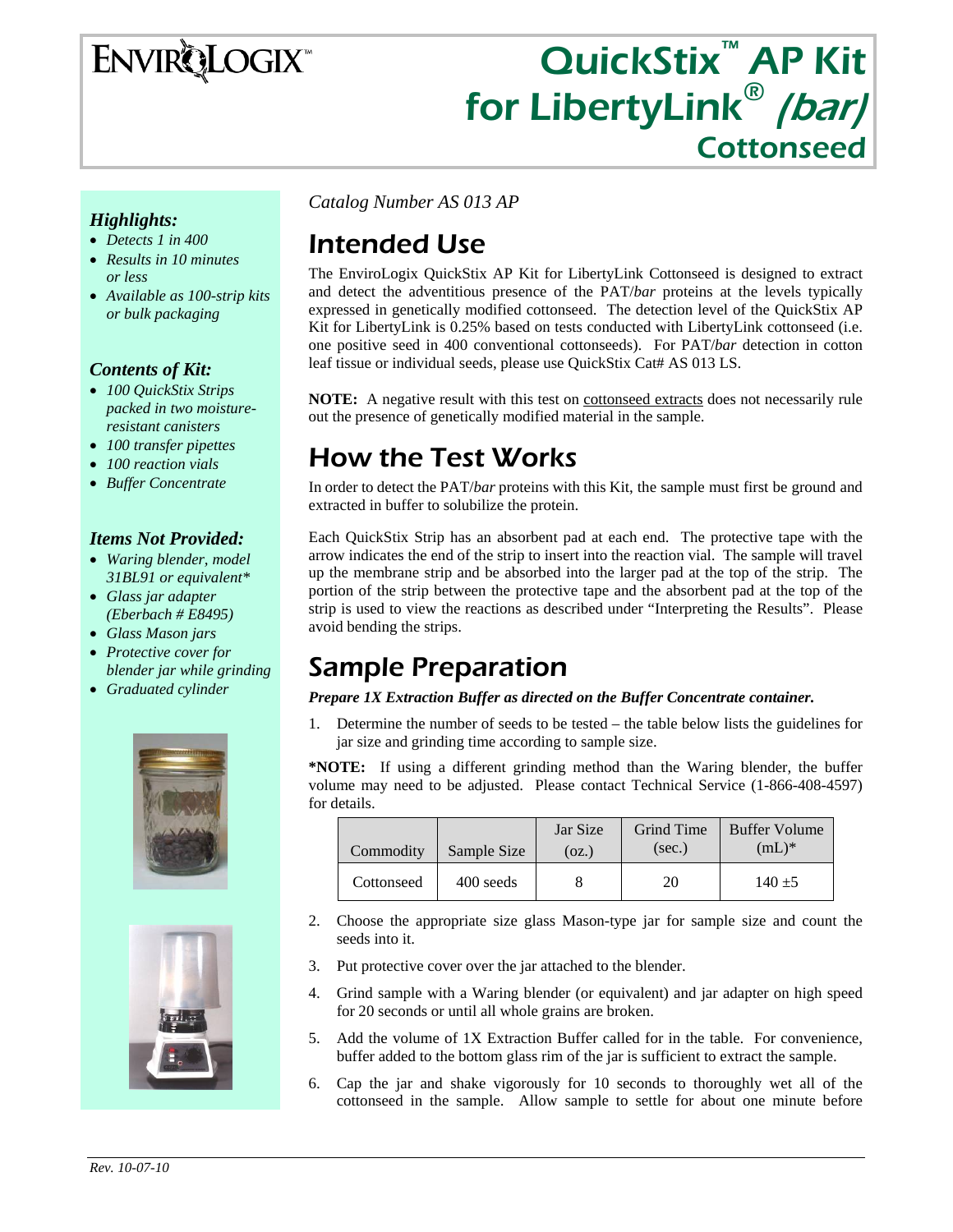

*Avoid pulling up particles when drawing sample* 





*Any clearly discernable pink Test Line is considered positive*  drawing off liquid. Best results are achieved when samples are tested immediately after extraction.

- 7. Draw up enough liquid portion from above the settled sample to fill the long narrow tip of the transfer pipette up to the line at the top of the flared portion of the pipette bulb. Avoid pulling up particles. Dispense extract into reaction vial.
- 8. To prevent cross-contamination, thoroughly clean blender parts and jars to remove dust and residue prior to preparation of a second sample. Use a new transfer pipette and reaction vial for each sample.

## How to Run the QuickStix Strip Test

- 1. Allow refrigerated canisters to come to room temperature before opening. Remove the QuickStix Strips to be used. Avoid bending the strips. Reseal the canister immediately.
- 2. Place the strip into the reaction vial. The sample will travel up the strip. Reaction vials will stand on their own or may be inserted into the cardboard rack provided.
- 3. Allow the strip to develop for 10 minutes before making final assay interpretations. Positive sample results may become obvious much more quickly.
- 4. To retain the strip, cut off and discard the bottom section of the strip covered by the arrow tape.

## Interpreting the Results

Development of the Control Line within 10 minutes indicates that the strip has functioned properly. Any strip that does not develop a Control Line should be discarded and the sample re-tested using another strip.

If the sample extract contains PAT/*bar*, a second line (Test Line) will develop on the membrane strip between the Control Line and the protective arrow tape. The results should be interpreted as positive for LibertyLink expression.

If no Test Line is observed after 10 minutes, the results should be interpreted as negative. A negative result means the sample contains less than 0.25% of PAT/*bar*.



#### Kit Storage

QuickStix strips can be stored at room temperature, or refrigerated for a longer shelf life. Note the shelf life on the kit box for each storage temperature. The kit may be used in field applications; however, prolonged exposure to high temperatures may adversely affect the test results. Do not open the desiccated canister until ready to use the test strips.

## Precautions and Notes

This kit is designed to screen for presence or absence only, and is not meant to be quantitative.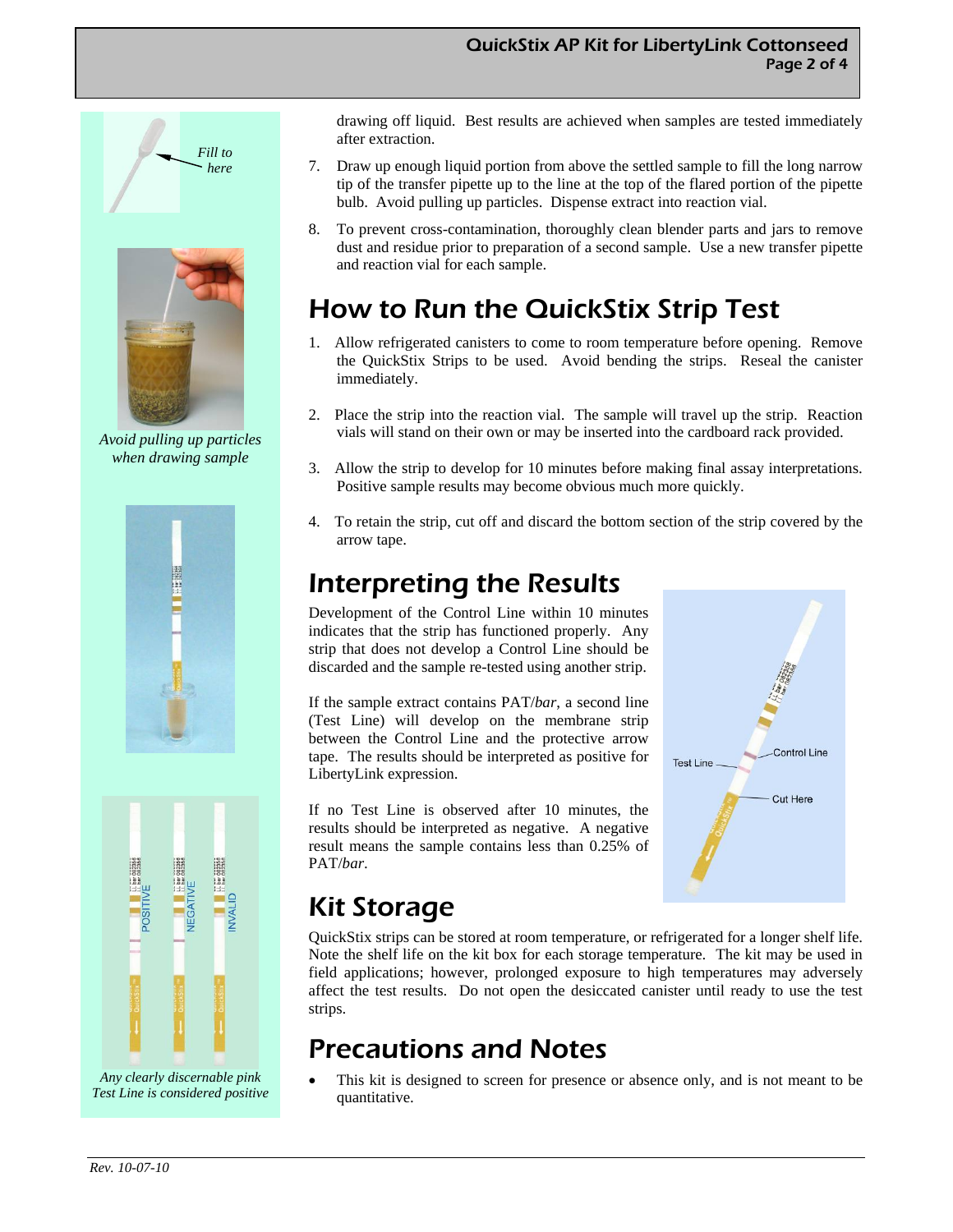

- This product is currently not applicable for use in any other crop or in leaf or individual seed testing.
- As with all tests, it is recommended that results be confirmed by an alternate method if necessary.
- The assay has been optimized to be used with the protocol provided in the kit. Deviation from this protocol may invalidate the results of the test.
- The results generated through the proper use of this diagnostic tool reflect the condition of the working sample directly tested. Extrapolation as to the condition of the originating lot, from which the working sample was derived, should be based on sound sampling procedures and statistical calculations which address random sampling effects, non-random seed lot sampling effects and assay system uncertainty. A negative result obtained when properly testing the working sample does not necessarily mean the originating lot is entirely negative for the analyte or protein in question.
- Warning: a strong positive result may safely be interpreted in as little as 2 minutes after sample addition. It is not safe to interpret weak positive or negative results prior to 10 minutes.
- The assay has been optimized to develop an easily discernable red line at 1 in 400; experienced users may detect faint lines in samples with even lower concentrations.
- Centrifuging samples briefly (30 seconds at 6000xg or more) may clarify samples. Pelleting fine particulates and separating oils from the aqueous portion containing detectable proteins can improve sample flow, reduce background, and aid interpretation.
- DO NOT leave in direct sunlight or in vehicle. Protect all components from hot or cold extremes of temperature when not in use.